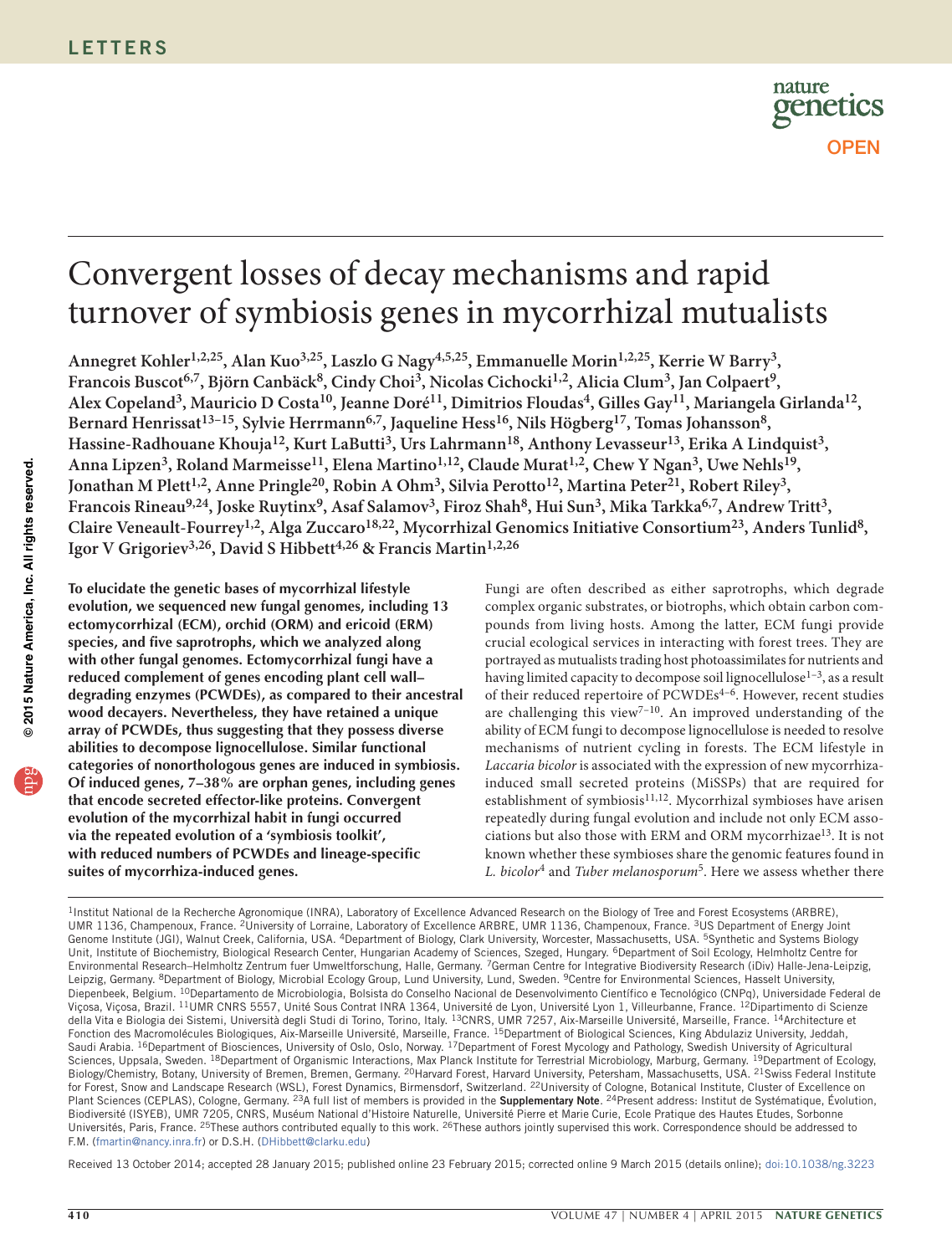<span id="page-1-0"></span>Figure 1 Evolution of mycorrhizal symbiosis inferred from 49 fungal genomes. The tree is a chronogram estimated with r8s on the basis of a maximum-likelihood phylogeny inferred with RAxML. Nodes receiving less than maximal support in all analyses are indicated with asterisks. Curved arrows indicate alternate placements for Ustilaginomycotina and Auriculariales (Supplementary Fig. 2). Mean ages (ma) are indicated adjacent to selected nodes. Circles indicate observed (right of tree) and reconstructed (left) copy numbers for selected genes encoding enzymes involved in decay of lignin (POD and GLX; blue circles) or crystalline cellulose (GH6, GH7 and LPMO; beige circles). Absence of gene copies is indicated with 'x'. Areas of circles are proportional to gene copy numbers. (Copy numbers are indicated for internal nodes; gene counts in terminal taxa are shown in Supplementary Table 9.) Selected clades are labeled at internal nodes; 'st.' indicates the stem node for a taxon. Shading of terminal taxon names indicates nutritional modes (as shown in the key). Solid red triangles, estimated origins of ECM or ERM and ORM mycorrhizal symbioses; unfilled red triangle, alternate reconstruction with a single origin of ECM in Boletales and at least one reversal to saprotrophy; colored triangles below the geological timescale, ages of major ECM hosts based on fossils (solid triangles) and molecular-clock estimates (unfilled triangles); light-gray shading, temporal period when the origins of ECM are most plausible. Orch/eric/endomyc, orchid, ericoid or endomycorrhizae; litter/soil/other, litter, soil or other saprotroph; Cryog., Cryogenian;



Ediac., Ediacaran; Cam., Cambrian; Ord., Ordovician; Sil., Silurian; Dev., Devonian; Carb., Carboniferous; Per., Permian; Tri., Triassic; Jur., Jurassic; Cret., Cretaceous; Cen., Cenozoic. Abbreviations for taxon names are defined in Supplementary Note.

are general evolutionary and functional properties of mycorrhizal Basidiomycota and Ascomycota, using comparative analysis of 18 newly sequenced genomes (**Supplementary Tables 1** and **2**), including 13 from ECM, ERM and ORM fungal symbionts.

Genomes of mycorrhizal fungi range in size from approximately 38 to 125 Mb, and their predicted gene contents range from approximately 15,000 to 23,000 genes (**Supplementary Tables 3** and **4**). We combined the 18 new genomes with 31 others and performed phylogenomic analyses (**Supplementary Note**, **Supplementary Tables 1** and **5**–**10**, and **Supplementary Figs. 1**–**23**). An organismal phylogeny resolved six to eight independent lineages of ECM and two lineages of ORM symbionts in Agaricomycetes as well as two mycorrhizal lineages in Ascomycota (**[Fig. 1](#page-2-0)**). Molecular-clock analyses have suggested that the Pezizomycotina and Agaricomycetes are approximately 400 and 300 million years old, respectively. In contrast, the Pinaceae (which may be the oldest ECM hosts), rosids and orchids are of Jurassic or Cretaceous origin (~100 million years ago), according to fossil and molecular-clock evidence; this is consistent with the view that ECM and other mycorrhizal associations have evolved repeatedly across Dikarya[14.](#page-5-10)

The first three sequenced mycorrhizal genomes, i.e., the ECM *L. bicolor* and *T. melanosporum*[4,](#page-5-2)[5](#page-5-9) and the arbuscular mycorrhizal fungus *Rhizophagus irregularis*[15,](#page-5-11) demonstrated substantial losses in PCWDE genes. To assess the diversity of lignocellulose-decay capabilities of other mycorrhizal lineages, we cataloged 28 gene families and subfamilies encoding oxidoreductases and carbohydrateactive enzymes (CAZymes) associated with plant cell wall degradation (**[Fig. 2](#page-1-0)**, **Supplementary Note**, **Supplementary Tables 7**–**10** and **Supplementary Fig. 3**). Among Agaricomycetes, saprotrophs (including white-rot decayers, which can degrade lignin as well as cellulose), *Botryobasidium botryosum*, *Jaapia argillacea* and soil and litter saprotrophs possess on average 133 gene copies across all PCWDE families, whereas brown-rot species (which lack the ability to degrade lignin) possess 81 gene copies, and ECM species maintain 62 gene copies, on average. Thus, the evolution of ECM parallels that of brownrot lineages, with both guilds having lost much of the plesiomorphic enzymatic apparatus of white rots (**Supplementary Note**).

To reconstruct the evolution of decay capabilities, we performed gene tree–species tree reconciliation for 16 gene families encoding PCWDEs (**Supplementary Note** and **Supplementary Figs. 4**–**23**). Here we focus on enzymes acting on lignin and crystalline cellulose, including class II peroxidases (PODs), glyoxal oxidase (GLX; an accessory enzyme that generates  $H_2O_2$  as a substrate for PODs), GH6 and GH7 (cellobiohydrolases) and lytic polysaccharide monooxygenases (LPMOs) (**Supplementary Figs. 4**–**23**). Expansion of LPMO genes, from 4 copies in the ancestor of Basidiomycota to 27 copies in the ancestor of Agaricomycetes, preceded the initial duplication of ligninolytic POD genes and the origin of the GLX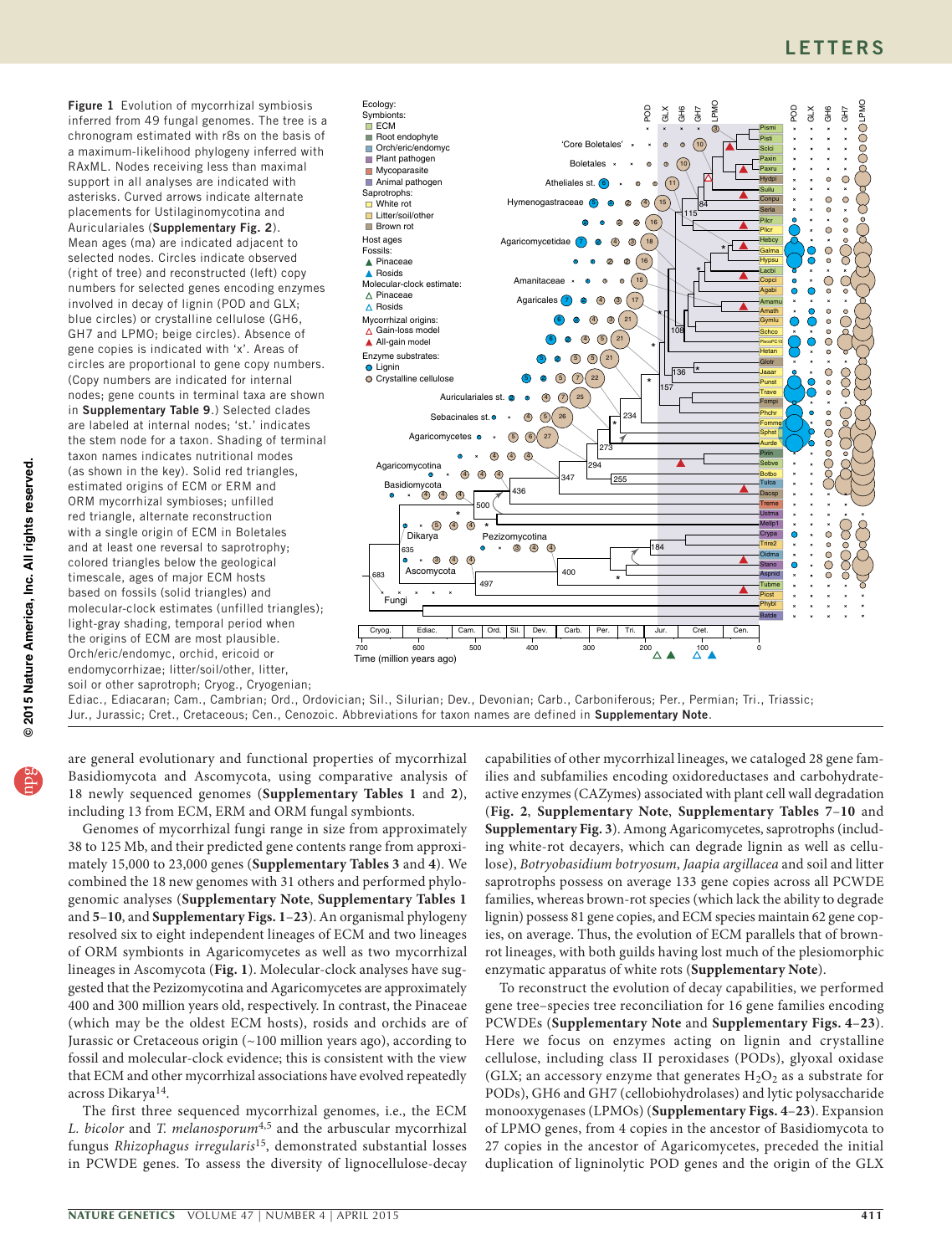| 28<br>29<br>Amanita muscaria<br>22<br>39<br>Hebeloma cylindrosporum<br>34<br>47<br>Laccaria bicolor<br>$\overline{39}$<br>23<br>Paxillus involutus<br>35<br>Paxillus rubicundulus<br>24<br>Ectomycorrhizal | $\overline{0}$<br>$\overline{2}$<br>$\overline{1}$<br>$\overline{0}$<br>$\overline{0}$<br>$\overline{0}$<br>$\overline{0}$<br>$\overline{0}$ |
|------------------------------------------------------------------------------------------------------------------------------------------------------------------------------------------------------------|----------------------------------------------------------------------------------------------------------------------------------------------|
|                                                                                                                                                                                                            |                                                                                                                                              |
|                                                                                                                                                                                                            |                                                                                                                                              |
|                                                                                                                                                                                                            |                                                                                                                                              |
|                                                                                                                                                                                                            |                                                                                                                                              |
|                                                                                                                                                                                                            |                                                                                                                                              |
| 41<br>50<br>Piloderma croceum                                                                                                                                                                              |                                                                                                                                              |
| 29<br>17<br>Pisolithus microcarpus                                                                                                                                                                         |                                                                                                                                              |
| Biotroph<br>22<br>26<br>Pisolithus tinctorius                                                                                                                                                              |                                                                                                                                              |
| $\overline{25}$<br>24<br>Scleroderma citrinum                                                                                                                                                              | $\overline{0}$                                                                                                                               |
| 29<br>40<br>Suillus luteus                                                                                                                                                                                 | $\overline{0}$                                                                                                                               |
| Mycoparasite<br>$5\phantom{1}$<br>14<br>Tremella mesenterica                                                                                                                                               | $\overline{0}$                                                                                                                               |
| Sebacina vermifera<br>21<br>121                                                                                                                                                                            | 50                                                                                                                                           |
| Orchid symbiont<br>9<br>178<br>Tulasnella calospora                                                                                                                                                        | 110                                                                                                                                          |
| 15<br>103<br>Piriformospora indica<br>Root endophyte                                                                                                                                                       | 64                                                                                                                                           |
| 60<br>140<br>Auricularia delicata                                                                                                                                                                          | 42                                                                                                                                           |
| 16<br>97<br>Botryobasidium botryosum                                                                                                                                                                       | 29                                                                                                                                           |
| 40<br>81<br>Fomitiporia mediterranea                                                                                                                                                                       | 10                                                                                                                                           |
| 77<br>128<br>Galerina marginata                                                                                                                                                                            | 52                                                                                                                                           |
| 35<br>65<br>Heterobasidion annosum                                                                                                                                                                         | 17                                                                                                                                           |
| Agaricomycotina<br>52<br>83<br>Hypholoma sublateritium                                                                                                                                                     | 28                                                                                                                                           |
| Basidiomycota<br>102<br>17<br>Jaapia argillacea                                                                                                                                                            | 24                                                                                                                                           |
| White rot<br>31<br>75<br>Phanerochaete chrysosporium                                                                                                                                                       | $\overline{28}$                                                                                                                              |
| 43<br>111<br>Pleurotus ostreatus                                                                                                                                                                           | 31                                                                                                                                           |
| 21<br>70<br>Plicaturopsis crispa                                                                                                                                                                           | $\overline{9}$                                                                                                                               |
| 93<br>46<br>Punctularia strigosozonata                                                                                                                                                                     | 26                                                                                                                                           |
| 8<br>103<br>Schizophyllum commune                                                                                                                                                                          | 5                                                                                                                                            |
| Saprotroph<br>(284)<br>(195)<br>Sphaerobolus stellatus                                                                                                                                                     | $\overline{0}$                                                                                                                               |
| 94<br>Trametes versicolor<br>50                                                                                                                                                                            | 23                                                                                                                                           |
| 16<br>80<br>Coniophora puteana                                                                                                                                                                             | 3                                                                                                                                            |
| 14<br>50<br>Dacryopinax sp.                                                                                                                                                                                | $\blacksquare$                                                                                                                               |
| 65<br>Fomitopsis pinicola<br>16                                                                                                                                                                            | $\overline{0}$                                                                                                                               |
| Brown rot<br>13<br>61<br>Gloeophyllum trabeum                                                                                                                                                              | $\overline{1}$                                                                                                                               |
| 86<br>21<br>Hydnomerulius pinastri                                                                                                                                                                         | 16                                                                                                                                           |
| 12<br>52<br>Serpula lacrymans                                                                                                                                                                              | 8                                                                                                                                            |
| 47<br>65<br>Agaricus bisporus                                                                                                                                                                              | 13                                                                                                                                           |
| Amanita thiersii<br>27<br>71<br>Soil, litter or other                                                                                                                                                      | 10                                                                                                                                           |
| 41<br>96<br>Coprinopsis cinerea<br>Saprotroph                                                                                                                                                              | 44                                                                                                                                           |
| 66<br>118<br>Gymnopus luxurians                                                                                                                                                                            | 32                                                                                                                                           |
| 6<br>22<br>Ustilaginomycotina<br>Ustilago maydis                                                                                                                                                           | $\overline{0}$                                                                                                                               |
| Plant pathogen<br>71<br>Melampsora larici-populina<br>31<br>Pucciniomycotina                                                                                                                               | $\overline{0}$                                                                                                                               |
| $5\overline{5}$<br>19<br>Ectomycorrhizal<br>Tuber melanosporum                                                                                                                                             | 3                                                                                                                                            |
| 31<br>119<br>Oidiodendron maius<br>Biotroph<br>Ericoid symbiont                                                                                                                                            | 35                                                                                                                                           |
| 18<br>102<br>Cryphonectria parasitica                                                                                                                                                                      | 12                                                                                                                                           |
| Pezizomycotina<br>Plant pathogen<br>16<br>104<br>Stagonospora nodorum<br>Ascomycota                                                                                                                        | 10                                                                                                                                           |
| 9<br>83<br>Aspergillus nidulans<br>Animal pathogen                                                                                                                                                         | $6\phantom{1}$                                                                                                                               |
| 10<br>39<br>Trichoderma resei                                                                                                                                                                              | 14                                                                                                                                           |
| Soil, litter or other<br>$\overline{2}$<br>10<br>Pichia stipitis<br>Saprotroph<br>Saccharomycotina<br>Saprotroph                                                                                           | $\overline{0}$                                                                                                                               |
| $\overline{2}$<br><b>NA</b><br>18<br>Mucoromycotina<br>Phycomyces blakesleeanus                                                                                                                            | $\blacksquare$                                                                                                                               |
| $\overline{5}$<br><b>NA</b><br>3<br>Chytridiomycota<br>Biotroph<br>Batrachochytrium dendrobatidis<br>Animal pathogen                                                                                       | $\overline{0}$                                                                                                                               |

© 2015 Nature America, Inc. All rights reserved. npg **© 2015 Nature America, Inc. All rights reserved.**

<span id="page-2-0"></span>Figure 2 Summary of lignocellulose-degrading oxidoreductases, carbohydrate-active enzymes (CAZymes) and cellulose-binding modules in 49 fungal genomes. Relative abundance of genes is represented by a color scale, from the minimum (blue) to maximum (red) number of copies per species (excluding *Sphaerobolus stellatus*; values in parentheses). Individual gene families are shown in Supplementary Table 7. NA, not applicable.

gene, which are localized to the lineage leading to the ancestor of Auriculariales (**[Fig. 1](#page-2-0)**). From that point, multiple copies of genes encoding LPMOs, PODs and GLXs, as well as GH6 and GH7, are reconstructed in the 'backbone' nodes of the Agaricomycete phylogeny (**[Fig. 1](#page-2-0)**), thus suggesting that white rot was a conserved trait in the early evolution of mushroom-forming fungi.

Although all ECM species have reduced complements of PCWDEs (**[Figs. 1](#page-2-0)** and **2**, and **Supplementary Figs. 3** and **12**–**23**), they have arisen from functionally diverse saprotrophic precursors and have retained distinct suites of PCWDEs. For example, within the Agaricales, the ECM *Amanita muscaria* is nested within a group of soil and litter saprotrophs, including *Amanita thiersii*, which lacks PODs, whereas another ECM species, *Hebeloma cylindrosporum*, is nested within a group of white-rot decayers that have multiple POD, GLX, GH6, GH7 and LPMO enzymes (**[Fig. 1](#page-2-0)** and **Supplementary Figs. 12**–**16**). *A. muscaria* has lost genes encoding GLXs, GH6 and GH7, and it has a reduced complement of LPMO genes; both may be consequences of a shift to ECM, but the loss of POD genes in *A. muscaria* preceded (and therefore could not have been caused by) the evolution of the ECM habit. In contrast, *H. cylindrosporum* has three POD genes encoding manganese peroxidases (**Supplementary Fig. 4**), thus suggesting that it may possess ligninolytic capabilities similar to those in *Cortinarius glaucopus*[10](#page-5-5).

The most densely sampled clade of ECM species in our analysis, the Boletales, contains six ECM species that are nested within a paraphyletic assemblage of brown-rot wood decayers lacking PODs and GLXs (**[Fig. 1](#page-2-0)**). The ECM Boletales have further lost all copies of GH6 and GH7 genes and have no more than five copies of LPMO genes, thus suggesting that they have limited capacity to degrade lignocellulose (**[Fig. 1](#page-2-0)** and **Supplementary Figs. 22** and **23**). Gene tree–species tree reconciliations of LPMOs and other decay-related CAZymes suggest that parallel losses of brown-rot saprotrophy have occurred in the three ECM lineages in Boletales (Boletineae, Suillineae and Sclerodermatineae; **Supplementary Figs. 15**–**23**), although the ability to oxidize organic matter remains in *Paxillus involutus*[9](#page-5-12).

Cantharellales and Sebacinales are early-diverging lineages of Agaricomycetes that include the ORM symbionts *Sebacina vermifera* and *Tulasnella calospora*. In contrast to ECM taxa in Boletales and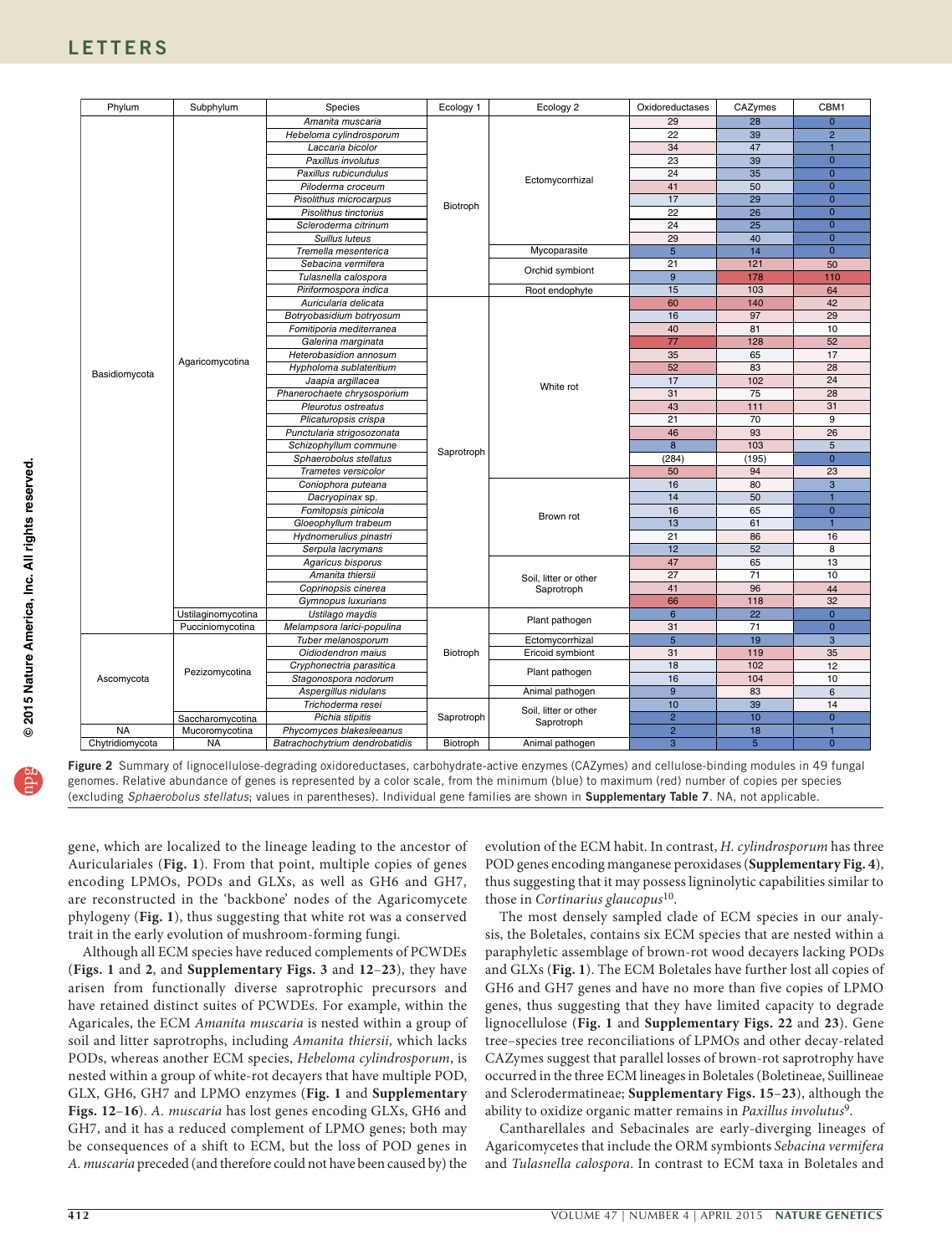### **LETTERS**



<span id="page-3-0"></span>Figure 3 Presence and sequence similarity of symbiosis-upregulated genes from *L. bicolor* in 55 genomes of saprotrophic (white rots, brown rots, soil and litter decayers), mycorrhizal (ECM, ERM and ORM), pathogenic and endophytic fungi. The heat map depicts a double-hierarchical clustering of 588 symbiosis-upregulated *L. bicolor* genes (rows, fold change >5, false discovery rate–corrected *P* < 0.05; Supplementary Data Set 1) based on their percentage sequence identity (color scale at left) with their orthologs (if any) in selected fungal species (columns). Right, color-coded gene clusters (clusters I to VI), with dots representing differentially expressed genes upregulated >100-fold; for genes with regulation less than 100-fold, the fold-change value is set to 1 (majority of the genes). The *x* axis is a logarithmic scale of the fold change in gene expression (natural algorithm with Euler's number). Genes of cluster VI are *L. bicolor*–specific (orphan) genes, whereas genes of cluster V have sequence similarity only with predicted proteins of the sister species *L. amethystina*. Double-hierarchical-clustering heat maps of symbiosis-upregulated genes for the ECM *A. muscaria*, *H. cylindrosporum*, *P. involutus*, *P. croceum*, *S. luteus*, the orchid mycorrhizal *T. calospora*, the ericoid mycorrhizal *Oidiodendron maius*, the endophytic *S. vermifera* and the brown-rot *S. lacrymans* are shown in Supplementary Figure 25, whereas double-hierarchical-clustering heat maps of symbiosisdownregulated genes are shown in Supplementary Figure 26. Species abbreviations are in Supplementary Table 1.

Agaricales, symbiotic members of Cantharellales and Sebacinales have a robust apparatus for degradation of crystalline cellulose, particularly *T. calospora*, which has 7 GH6, 27 GH7 and 33 LPMO genes (even more than its putatively saprotrophic sister taxon, *B. botryosum*) (**[Fig. 1](#page-2-0)** and **Supplementary Figs. 15** and **16**). Moreover, proteins with a cellulose-binding domain (CBM1) are rarely detected in ECM, whereas they are abundant in the ORM and ERM symbionts (**[Fig. 2](#page-1-0)** and **Supplementary Table 7**). Unlike typical ECM fungi, ORM fungi transfer carbohydrates to their hosts in the juvenile state of orchids, and they exploit nonliving organic substrates to feed their host[16](#page-5-13). Similarly, the ERM *Oidiodendron maius* (Ascomycota) maintains multiple copies of GH6, GH7 and LPMO genes (**[Fig. 1](#page-2-0)** and **Supplementary Table 7**), thus explaining its saprotrophic ability in *Sphagnum* peat<sup>[17](#page-5-14)</sup>. Reconciliation analyses suggest that the divergence of Cantharellales and Sebacinales occurred before the diversification of PODs in Agaricomycetes and the origin of white rot (**[Fig. 1](#page-2-0)**). The well-developed capacity to attack crystalline cellulose in these lineages and in the Ascomycota may reflect a primitive mode of symbiotic life substantially relying on the saprotrophic ability to decay nonwoody substrates with modest lignin content.

In *L. bicolor*, symbiosis requires lineage-specific genes encoding small secreted effector proteins that control host-plant development and immunity<sup>[4,](#page-5-2)[11,](#page-5-6)[12](#page-5-7)</sup>. By sequencing RNA from free-living mycelia and mycorrhizal roots, we identified genes regulated by symbiosis development in the ECM *A. muscaria*, *H. cylindrosporum*, *P. involutus*, *Piloderma croceum* and *Suillus luteus*, the ERM *O. maius* and the ORM *S. vermifera* and *T. calospora*. Of the expressed genes, 1.3–6.0% are upregulated during symbiosis and 0.2–4.9% are downregulated by the interaction (fold change >5, false discovery rate–corrected *P* <0.05; **Supplementary Note** and **Supplementary Fig. 24**). Though genes belonging to similar functional gene ontology (GO) categories (signaling, information storage and processing, and metabolism) were upregulated in these interactions (**Supplementary Fig. 25**; downregulated genes in **Supplementary Fig. 26**), each species expressed a distinct set of genes thought to be involved in redox reactions, nutrient transport and metabolism. A large set of symbiosis-upregulated genes have orthologs in brown- and white-rot fungi (cluster III, **[Fig. 3](#page-3-0)**), thus suggesting that they are not unique to mycorrhizal symbionts and tend to be associated with essential core metabolic pathways. These conserved mycorrhiza-induced genes might provide clues to how ancestral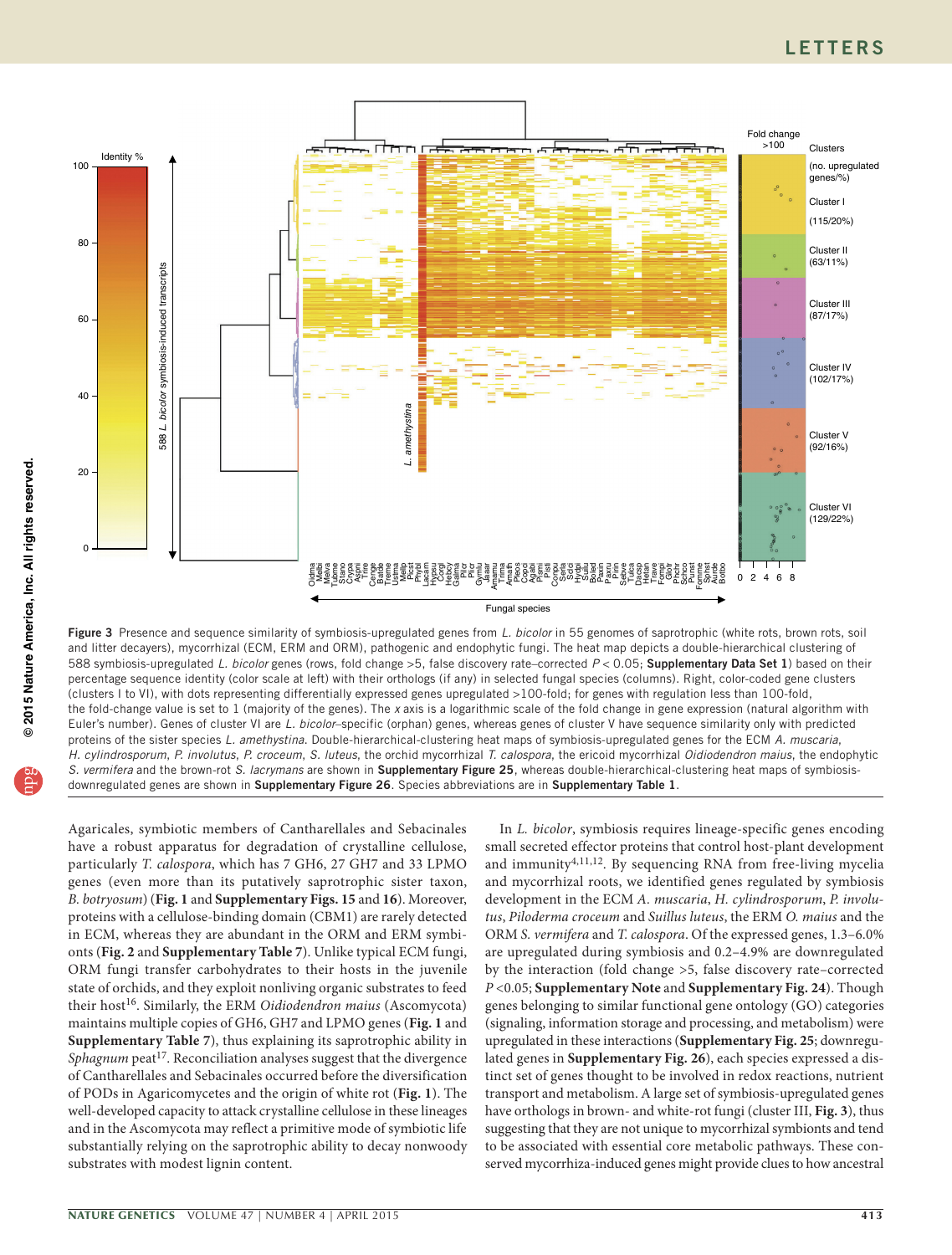

Figure 4 Distribution of symbiosis-upregulated genes of clusters I to VI into functional categories, including MiSSPs and nonsecreted orphan genes (no KOG). MiSSPs represent 16% of the symbiosis-upregulated transcripts in cluster V, a significant enrichment compared to their percentage in the total gene repertoire (i.e., 2%). CAZyme, carbohydrateactive enzymes; FOLyme, fungal oxidative lignin-degrading enzymes.

gene complements have been adapted to the ECM lifestyle. For example, the few retained PCWDEs acting on pectin (GH28, GH88 and CE8), hemicellulose (GH30) and cellulose (GH5\_5 and LPMOs) are expressed in ECM root tips likely to modify the plant cell wall during colonization of the host root apoplastic space (**Supplementary Fig. 27**). In contrast, ORM and ERM symbionts expressed a full complement of PCWDEs in symbiosis (**Supplementary Figs. 27** and **28**), thus suggesting that they are used to penetrate host cells.

Many (7–38%) of the symbiosis-induced genes are restricted to a single ECM species (clusters V and VI, **[Fig. 3](#page-3-0)**; **Supplementary Fig. 25**), even in the densely sampled Boletales (23% in *S. luteus*; **Supplementary Fig. 25**). Only one-third of the *Laccaria* symbiosisinduced orphan genes have homologs in both *L. bicolor* and *Laccaria amethystina* (**[Fig. 3](#page-3-0)**). The latter diverged from the *L. bicolor* lineage  $\sim$ 20 million years ago<sup>18</sup>, thus indicating that even after the evolution of the ECM habit species within a genus continued to develop a specific symbiosis protein 'toolkit' and to diverge from each other. Lineagespecific orphan genes may represent either ancestral genes that have diverged so far that their similarities to other sequences have been obscured, a phenomenon frequently observed for effector genes<sup>19</sup>, or genes formed *de novo* from previously noncoding sequences<sup>20</sup>. Orphan fungal genes are over-represented among up- and downregulated genes found in mycorrhizal roots (**[Figs. 3](#page-3-0)** and **4**, and **Supplementary Figs. 25** and **26**). To assess whether previously uncharacterized but highly induced genes may represent candidates for secreted effector proteins (CSEPs), we assessed which and how many of these genes encode proteins that possess properties (for example, predicted signal peptide, size <300 amino acid residues and no sequence similarity) common to known secreted effectors, such as mycorrhiza-induced small secreted protein of 7 kDa (MiSSP7) $^{11,12}$  $^{11,12}$  $^{11,12}$  $^{11,12}$ . Of the induced genes, 8-28% encode proteins with a predicted signal peptide, a significantly higher fraction than the 3–7% of noninduced and non-symbiosis-related

genes that encode a protein with a signal peptide ( $P = 2.04 \times 10^{-6}$  to <2.20 × 10−16, Fisher's exact test; **Fig. 4** and **Supplementary Fig. 25**). Except for *S. vermifera*, there is a significantly higher proportion of genes encoding secreted proteins of <300 amino acid residues  $(4-11\%$  compared to 1-2% in the noninduced set;  $P = 0.00333$  to <2.20  $\times$ 10−16, Fisher's exact test; **Fig. 4** and **Supplementary Fig. 25**).

*Serpula lacrymans* is a member of a paraphyletic clade of brownrot lineages from which the ECM Boletales are derived (**[Fig. 1](#page-2-0)**). *S. lacrymans* is able to form a loose hyphal mantle around pine roots, and this may provide clues to the antecedent condition of ECM<sup>[21](#page-5-18)</sup>. Transcript profiling of the root-associated mycelium showed a significant proportion of root-induced transcripts, but we detected no small secreted proteins, whereas ECM Boletales expressed a large set of MiSSPs (**Supplementary Fig. 25**). Although proteins known to interact with host immunity and development, such as MiSSP7, are not the only functional class to be over-represented among lineage-specific short secreted proteins, the prevalence of CSEPs among symbiosis-induced genes suggests that at least some of these genes encode new symbiosis-related effectors.

Mycorrhizal symbioses evolved from ecologically diverse decayer precursors and radiated in parallel, following the origins of their hostplant lineages (**[Fig. 1](#page-2-0)**). Polyphyletic evolution of the ECM lifestyle is marked not only by convergent losses of different components of the ancestral saprotrophic apparatus but also by rapid genetic turnover in symbiosis-induced genes (**[Fig. 3](#page-3-0)**), some of which may reflect lineage-specific functional innovations, such as MiSSPs. In contrast, ERM and ORM fungi retained an extensive decay apparatus that is probably exploited indirectly by the plant for carbohydrate supply, thus explaining their known saprotrophic ability<sup>17</sup>. The available genome sequences of mycorrhizal fungi will represent foundational information for understanding symbiosis development and functioning. These resources will facilitate field studies aiming to predict responses of mycorrhizal communities to environmental shifts, such as altered forest-management practices and climate change.

#### **Methods**

Methods and any associated references are available in the [online](http://www.nature.com/doifinder/10.1038/ng.3223) [version](http://www.nature.com/doifinder/10.1038/ng.3223) of the paper.

**Accession codes.** Genome assemblies and annotations for the organisms used in this study are available via the JGI fungal genome portal MycoCosm[22](#page-5-19) (**Supplementary Tables 2** and **3**). In addition, the newly sequenced genome assemblies and annotations have been deposited in GenBank under the following accession codes and BioProjects, respectively: *A. muscaria* Koide BX008, [JMDV00000000](http://www.ncbi.nlm.nih.gov/nuccore/JMDV00000000) and [PRJNA207684](http://www.ncbi.nlm.nih.gov/bioproject/?term=PRJNA207684); *Gymnopus luxurians* FD-317 M1, [JJNP00000000](http://www.ncbi.nlm.nih.gov/nuccore/JJNP00000000) and [PRJNA68535](http://www.ncbi.nlm.nih.gov/bioproject/?term=PRJNA68535); *H. cylindrosporum* h7, [JMDQ00000000](http://www.ncbi.nlm.nih.gov/nuccore/JMDQ00000000) and [PRJNA207849](http://www.ncbi.nlm.nih.gov/bioproject/?term=PRJNA207849); *Hydnomerulius pinastri* MD 312, [JMSK00000000](http://www.ncbi.nlm.nih.gov/nuccore/JMSK00000000) and [PRJNA207871;](http://www.ncbi.nlm.nih.gov/bioproject/?term=PRJNA207871) *Hypholoma sublateritium* FD-334 SS-4, [JMSJ00000000](http://www.ncbi.nlm.nih.gov/nuccore/JMSJ00000000) and [PRJNA70685](http://www.ncbi.nlm.nih.gov/bioproject/?term=PRJNA70685); *L. amethystina* LaAM-08-1, [JMSL00000000](http://www.ncbi.nlm.nih.gov/nuccore/JMSL00000000) and [PRJNA196025;](http://www.ncbi.nlm.nih.gov/bioproject/?term=PRJNA196025) *O. maius* Zn, [JMDP00000000](http://www.ncbi.nlm.nih.gov/nuccore/JMDP00000000) and [PRJNA74727](http://www.ncbi.nlm.nih.gov/bioproject/?term=PRJNA74727); *P. involutus* ATCC 200175, [JOMD00000000](http://www.ncbi.nlm.nih.gov/nuccore/JOMD00000000) and [PRJNA60449](http://www.ncbi.nlm.nih.gov/bioproject/?term=PRJNA60449); *Paxillus rubicundulus* Ve08.2h10, [JMDR00000000](http://www.ncbi.nlm.nih.gov/nuccore/JMDR00000000) and [PRJNA243391](http://www.ncbi.nlm.nih.gov/bioproject/?term=PRJNA243391); *P. croceum* F 1598, [JMDN00000000](http://www.ncbi.nlm.nih.gov/nuccore/JMDN00000000) and [PRJNA61203](http://www.ncbi.nlm.nih.gov/bioproject/?term=PRJNA61203); *Pisolithus microcarpus* 441, [JMDM00000000](http://www.ncbi.nlm.nih.gov/nuccore/JMDM00000000) and [PRJNA60815;](http://www.ncbi.nlm.nih.gov/bioproject/?term=PRJNA60815) *Pisolithus tinctorius* Marx 270, [JMDO00000000](http://www.ncbi.nlm.nih.gov/nuccore/JMDO00000000) and [PRJNA207840](http://www.ncbi.nlm.nih.gov/bioproject/?term=PRJNA207840); *Plicaturopsis crispa* FD-325 SS-3, [JOMB00000000](http://www.ncbi.nlm.nih.gov/nuccore/JOMB00000000) and [PRJNA207847](http://www.ncbi.nlm.nih.gov/bioproject/?term=PRJNA207847); *Scleroderma citrinum* Foug A, [JMDU00000000](http://www.ncbi.nlm.nih.gov/nuccore/JMDU00000000) and [PRJNA207859;](http://www.ncbi.nlm.nih.gov/bioproject/?term=PRJNA207859) *S. vermifera* MAFF 305830, [JMDS00000000](http://www.ncbi.nlm.nih.gov/nuccore/JMDS00000000) and [PRJNA207844](http://www.ncbi.nlm.nih.gov/bioproject/?term=PRJNA207844); *Sphaerobolus stellatus* SS14, [JOMA00000000](http://www.ncbi.nlm.nih.gov/nuccore/JOMA00000000) and [PRJNA207858;](http://www.ncbi.nlm.nih.gov/bioproject/?term=PRJNA207858) *S. luteus* UH-Slu-Lm8-n1, [JMSM00000000](http://www.ncbi.nlm.nih.gov/nuccore/JMSM00000000) and [PRJNA242126;](http://www.ncbi.nlm.nih.gov/bioproject/?term=PRJNA242126) *T. calospora* MUT 4182,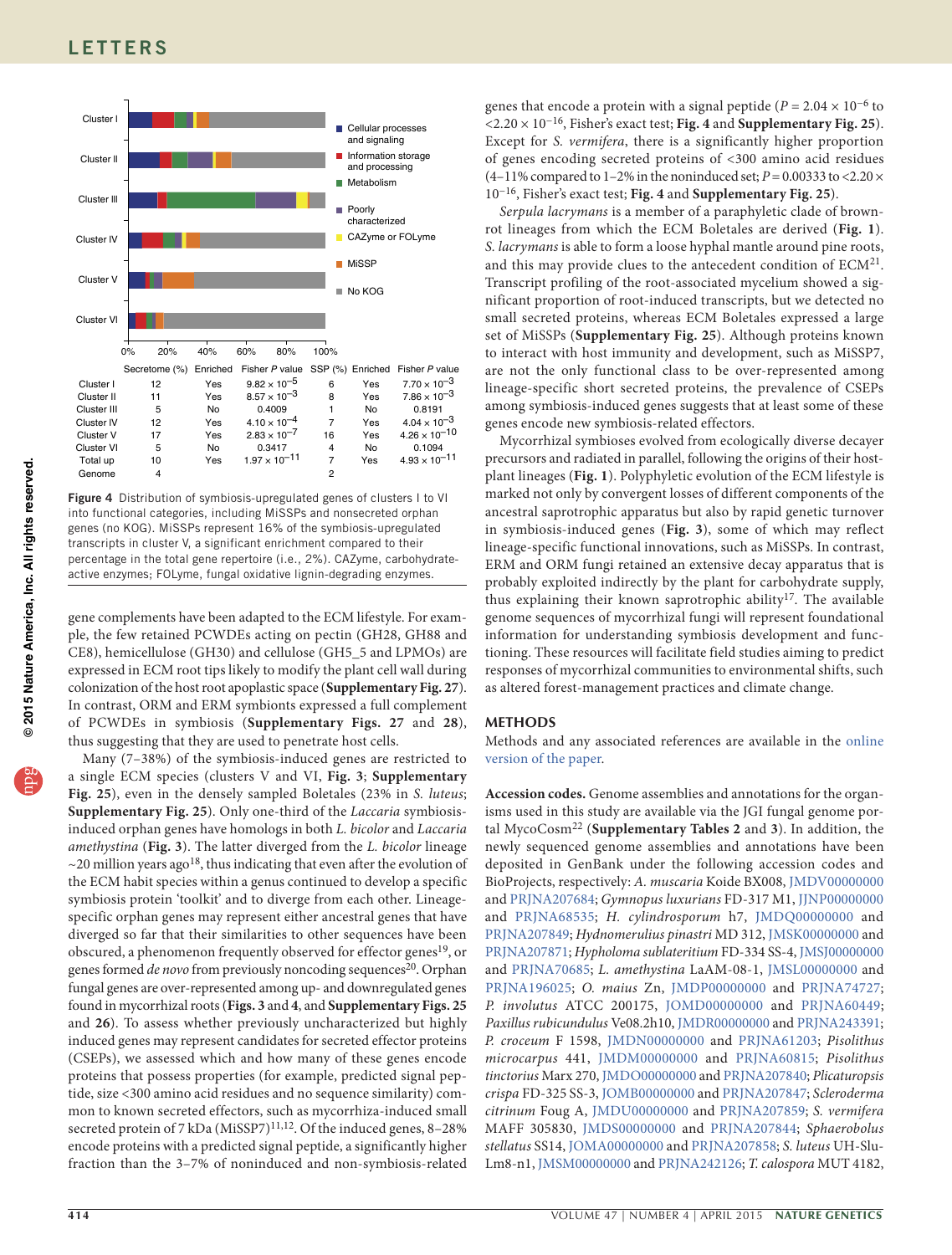[JMDT00000000](http://www.ncbi.nlm.nih.gov/nuccore/JMDT00000000) and [PRJNA207843\)](http://www.ncbi.nlm.nih.gov/bioproject/?term=PRJNA207843). Electronic files of the phylogenomic and phylogenetic analyses have been deposited in the Dryad Repository under [doi:10.5061/dryad.f2g0f.](http://datadryad.org/resource/doi:10.5061/dryad.f2g0f) The complete gene expression data sets have been submitted to Gene Expression Omnibus (superseries [GSE63947\)](http://www.ncbi.nlm.nih.gov/geo/query/acc.cgi?acc=GSE63947). For *L. bicolor* and *S. lacrymans*, microarray data[4,](#page-5-10)21 were reanalyzed ([GSE9784,](http://www.ncbi.nlm.nih.gov/geo/query/acc.cgi?acc=GSE9784) [GSE27839](http://www.ncbi.nlm.nih.gov/geo/query/acc.cgi?acc=GSE27839) and [GSE63929\)](http://www.ncbi.nlm.nih.gov/geo/query/acc.cgi?acc=GSE63929).

*Note: Any Supplementary Information and Source Data files are available in the online [version](http://www.nature.com/doifinder/10.1038/ng.3223) of the paper.*

#### **Acknowledgments**

This material is based on work conducted by the US Department of Energy Joint Genome Institute, a DOE Office of Science User Facility, supported under contract no. DE-AC02-05CH11231. This work was also supported by the Laboratory of Excellence ARBRE (ANR-11-LABX-0002-01), the Genomic Science Program (Plant-Microbe Interactions project) funded by the US Department of Energy, Office of Science, Biological and Environmental Research (contract DE-AC05-00OR22725), the Lorraine Region Council (to F.M.), US National Science Foundation grants DEB-1208719 and DEB-0933081 (both to D.S.H. and DEB-1021606 (to A.P.)), the German Centre for Integrative Biodiversity Research (iDiv) Halle-Jena-Leipzig (DFG FTZ 118) and the German Science Foundation (DFG, grant BU941/20-1) (to F.B.) and the Swedish Research Council (to A. Tunlid). This work was partly supported by the Laboratory of Excellence TULIP (ANR-10-LABX-41 and ANR-11-IDEX-0002-02). F.M. would like to acknowledge M.A. Selosse and B. Lindahl for helpful discussions.

#### **AUTHOR CONTRIBUTIONS**

F.M. conceived and guided the entire Mycorrhizal Genomics Initiative. I.V.G. directed all genome-sequencing and analysis efforts at JGI. D.S.H. directed the phylogenomic analyses. A. Tunlid coordinated the *P. involutus* genome project. F.M., D.S.H., I.V.G. and A. Kohler wrote the paper with contributions and input from all project members. A. Kohler performed overall management of biological materials and DNA and RNA preparations at INRA. K.W.B. performed overall project management at JGI. N.C., M.D.C., J.D., D.F., T.J., U.L., E. Martino, M.P., J.R. and M.T. extracted genomic DNA for sequencing. J.D., N.H., M.G., M.T., H.-R.K., S.H., U.L., E. Martino, U.N., J.M.P., T.J. and F.R. provided RNA for transcript profiling. A. Kohler, E. Morin, F.M., C.M., C.V.-F., G.G., S.H., S.P., M.G., A.Z., F.B., J.C., R.M. and A.P. analyzed genomic and transcriptomic data. C.C. and C.Y.N. performed genome sequencing. A. Clum, A. Copeland, K.L., A. Tritt and H.S. assembled the genomes. A. Kuo, R.A.O., R.R. and A.S. annotated and analyzed the genomes. B.C. and F.S. analyzed the *P. involutus* genome. E.A.L. and A. Lipzen performed transcriptome sequencing and analysis at JGI. L.G.N., D.F. and D.S.H. performed organismal phylogeny and analyzed evolution of decay-related gene families. A. Kuo and E. Morin performed protein clustering analysis. B.H. and A. Levasseur annotated the CAZyme and fungal oxidative lignin enzyme (FOLyme) families. J.H. analyzed the repeated elements in *A. muscaria*.

#### **COMPETING FINANCIAL INTERESTS**

The authors declare no competing financial interests.

Reprints and permissions information is available online at [http://www.nature.com/](http://www.nature.com/reprints/index.html) [reprints/index.html](http://www.nature.com/reprints/index.html).



This work is licensed under a Creative Commons Attribution-NonCommercial-ShareAlike 3.0 Unported License. The images or other third party material in this article are included in the article's Creative

Commons license, unless indicated otherwise in the credit line; if the material is not included under the Creative Commons license, users will need to obtain permission from the license holder to reproduce the material. To view a copy of this license, visit [http://creativecommons.](http://creativecommons.org/licenses/by-nc-sa/3.0/) [org/licenses/by-nc-sa/3.0/.](http://creativecommons.org/licenses/by-nc-sa/3.0/)

- <span id="page-5-0"></span>1. Högberg, M.N. & Högberg, P. Extramatrical ectomycorrhizal mycelium contributes one-third of microbial biomass and produces, together with associated roots, half the dissolved organic carbon in a forest soil. *New Phytol.* 154, 791–795 (2002).
- 2. Read, D.J., Leake, J.R. & Perez-Moreno, J. Mycorrhizal fungi as drivers of ecosystem processes in heathland and boreal forest biomes. *Can. J. Bot.* 82, 1243–1263 (2004).
- <span id="page-5-1"></span>3. Averill, C., Turner, B.L. & Finzi, A.C. Mycorrhiza-mediated competition between plants and decomposers drives soil carbon storage. *Nature* 505, 543–545 (2014).
- <span id="page-5-2"></span>Martin, F. et al. Symbiosis insights from the genome of the mycorrhizal basidiomycete *Laccaria bicolor*. *Nature* 452, 88–92 (2008).
- <span id="page-5-9"></span>5. Martin, F. *et al.* Périgord black truffle genome uncovers evolutionary origins and mechanisms of symbiosis. *Nature* 464, 1033–1038 (2010).
- <span id="page-5-3"></span>6. Veneault-Fourrey, C. *et al.* Genomic and transcriptomic analysis of *Laccaria bicolor* CAZome reveals insights into polysaccharides remodelling during symbiosis establishment. *Fungal Biol. Gen.* 72, 168–181 (2014).
- <span id="page-5-4"></span>7. Clemmensen, K.E. *et al.* Roots and associated fungi drive long-term carbon sequestration in boreal forest. *Science* 339, 1615–1618 (2013).
- 8. Treseder, K.K., Torn, M.S. & Masiello, C.A. An ecosystem-scale radiocarbon tracer to test use of litter carbon by ectomycorrhizal fungi. *Soil Biol. Biochem.* 38, 1077–1082 (2006).
- <span id="page-5-12"></span>9. Rineau, F. *et al.* Carbon availability triggers the decomposition of plant litter and assimilation of nitrogen by an ectomycorrhizal fungus. *ISME J.* 7, 2010–2022 (2013).
- <span id="page-5-5"></span>10. Bödeker, I.T.M. *et al.* Ectomycorrhizal *Cortinarius* species participate in enzymatic oxidation of humus in northern forest ecosystems. *New Phytol.* 203, 245–256 (2014).
- <span id="page-5-6"></span>11. Plett, J.M. *et al.* A secreted effector protein of *Laccaria bicolor* is required for symbiosis development. *Curr. Biol.* 21, 1197–1203 (2011).
- <span id="page-5-7"></span>12. Plett, J.M. *et al.* The effector MiSSP7 of the mutualistic fungus *Laccaria bicolor* stabilizes the *Populus* JAZ6 protein and represses JA-responsive genes. *Proc. Natl. Acad. Sci. USA* 111, 8299–8304 (2014).
- <span id="page-5-8"></span>13. Smith, S.E. & Read, J.R. *Mycorrhizal Symbiosis* (Academic Press, 2008).
- <span id="page-5-10"></span>14. Tedersoo, L., May, T.W. & Smith, M.E. Ectomycorrhizal lifestyle in fungi: global diversity, distribution, and evolution of phylogenetic lineages. *Mycorrhiza* 20, 217–263 (2010).
- <span id="page-5-11"></span>15. Tisserant, E. *et al.* The genome of an arbuscular mycorrhizal fungus provides insights into the oldest plant symbiosis. *Proc. Natl. Acad. Sci. USA* 110, 20117–20122 (2013).
- <span id="page-5-13"></span>16. Dearnaley, J.D.W., Martos, F. & Selosse, M.-A. in *Fungal Associations* 2nd edn., Vol. 9 (ed. Hock, B.) Ch. 12, 207–230 (Springer, 2012).
- <span id="page-5-14"></span>17. Rice, A.V. & Currah, R.S. in *Microbial Root Endophytes* (eds. Schulz, B., Boyle, C. & Sieber, T.) Ch. 13, 227–246 (Springer, 2006).
- <span id="page-5-15"></span>18. Ryberg, M. & Matheny, B. Asynchronous origins of ectomycorrhizal clades of Agaricales. *Proc. R. Soc.* 279, 2003–2011 (2012).
- <span id="page-5-16"></span>19. Stergiopoulos, I. & de Wit, P. Fungal effector proteins. *Annu. Rev. Phytopathol.* 47, 233–263 (2009).
- <span id="page-5-17"></span>20. Carvunis, A.R. *et al.* Proto-genes and *de novo* gene birth. *Nature* 487, 370–374 (2012).
- <span id="page-5-18"></span>21. Eastwood, D.C. *et al.* The plant cell-wall-decomposing machinery underlies the functional diversity of forest fungi. *Science* 333, 762–765 (2011).
- <span id="page-5-19"></span>22. Grigoriev, I.V. *et al.* MycoCosm portal: gearing up for 1000 fungal genomes. *Nucleic Acids Res.* 42, D699–D704 (2014).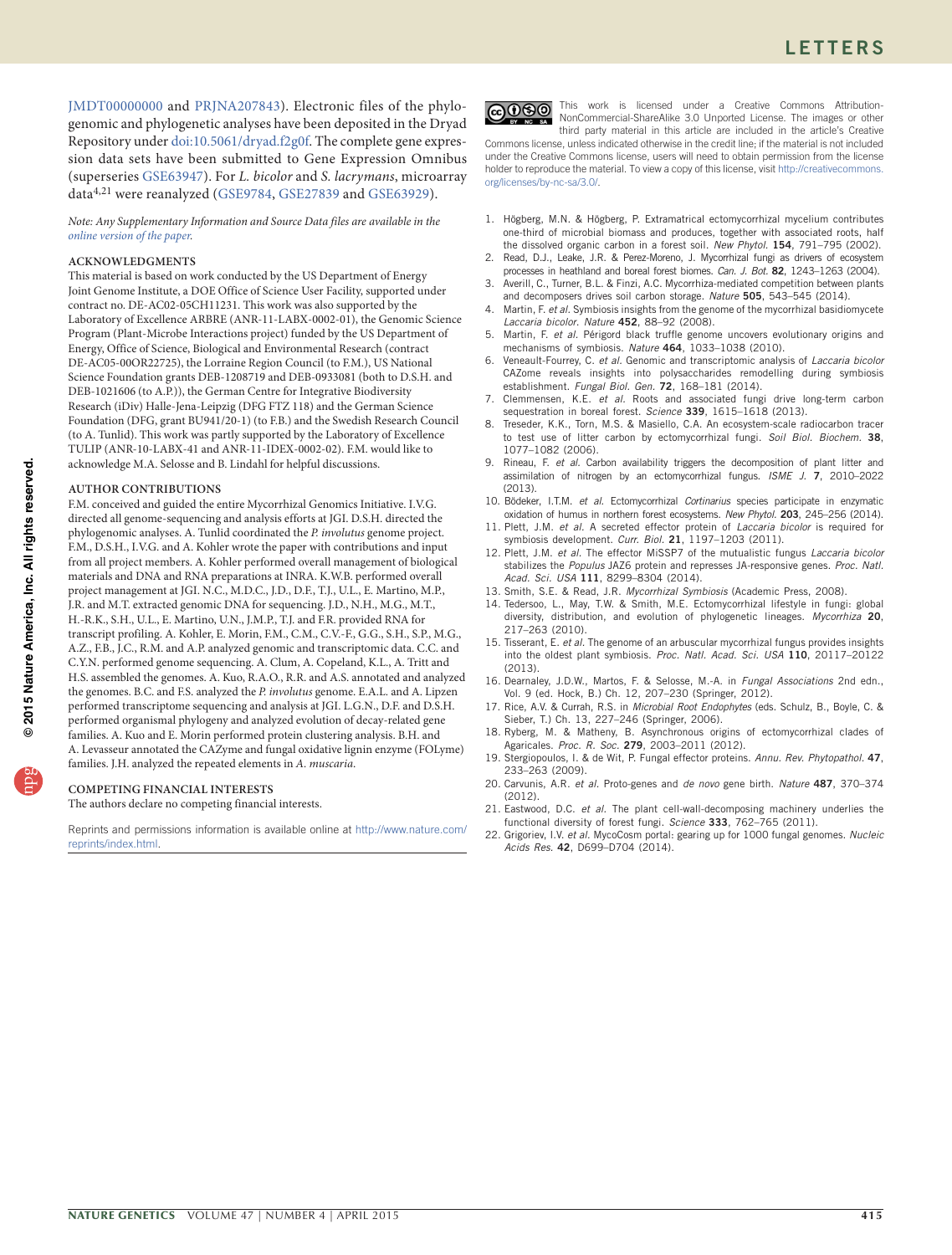#### **ONLINE METHODS**

**Sequencing, assembly and annotation.** The 18 new genomes were sequenced with a combination of the Sanger, 454, Illumina and PacBio sequencing platforms (**Supplementary Note** and **Supplementary Tables 2** and **3**). All genomes were assembled in a platform-dependent manner and annotated with the JGI Annotation Pipeline<sup>[23](#page-6-0)</sup>, which combines several gene prediction and annotation methods with transcriptomics data and integrates the annotated genomes into MycoCosm<sup>[22](#page-5-19)</sup>, a web-based fungal resource for comparative analysis (**Supplementary Note**).

**Transcript profiling.** Gene expression in mycorrhizal root tips and free-living mycelium from the ECM *A. muscaria*, *H. cylindrosporum*, *P. involutus*, *P. croceum* and *S. luteus*, the ERM *O. maius* and the ORM *S. vermifera* and *T. calospora* was assessed with RNA-seq (**Supplementary Note** and **Supplementary Table 11**).

**Protein sequence clustering.** Predicted protein sequences were clustered with the Markov Cluster Algorithm (MCL) program[24,](#page-6-1) with an inflation parameter of 2.0 (**Supplementary Note**).

- **Phylogeny.** From protein sequence clustering, we identified single-copy gene families (1,809 clusters) that contained genes for >15 species (**Supplementary Note** and **Supplementary Fig. 1**). We found 617 such clusters, 5 of which contained suspected nonorthologous genes and were excluded. The remaining 611 gene families were retained, and ambiguously aligned sites were removed by 3 different settings altogether (with GBlocks and PRANK posterior probabilities). The single-gene alignments were then concatenated to result in 3 data sets with 19,567 sites and 149 loci (PRANK, 1.0 exclusion threshold), 114,814 sites and 542 loci (PRANK, 0.95 exclusion threshold) and 34,323 sites in 259 loci (MAFFT + GBlocks) (**Supplementary Fig. 2**). We then inferred maximum-likelihood and Bayesian trees by using RAxML 7.2.8 and PhyloBayes 3.3, respectively. The inferred trees were largely congruent across data sets and analyses. The inferred maximum-likelihood tree (data set PR0.95; **Supplementary Fig. 2**) was used for subsequent analyses.
- <span id="page-6-0"></span>23. Grigoriev, I.V. *et al.* The genome portal of the Department of Energy Joint Genome Institute. *Nucleic Acids Res.* 40, D26 (2012).
- <span id="page-6-1"></span>24. Enright, A.J., Van Dongen, S. & Ouzounis, C.A. An efficient algorithm for large-scale detection of protein families. *Nucleic Acids Res.* 30, 1575 (2002).